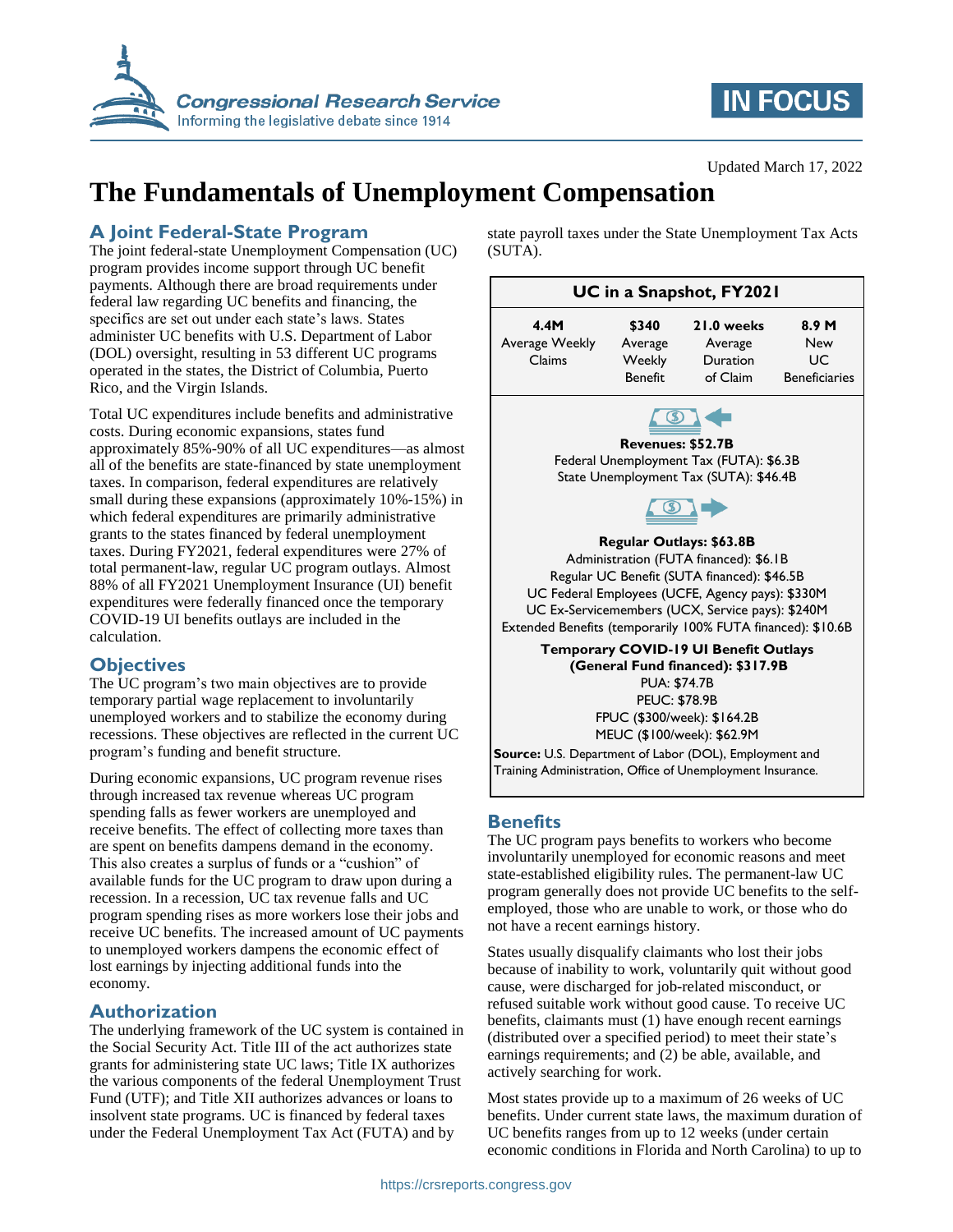30 weeks (Massachusetts). For more information on UC eligibility and benefit duration in states, see CRS Report R46687, *Unemployment Insurance (UI) Benefits: Permanent-Law Programs and the COVID-19 Pandemic Response*.

Former federal workers may be eligible for unemployment benefits through the Unemployment Compensation for Federal Employees (UCFE) program. Former U.S. military servicemembers may be eligible for unemployment benefits through the Unemployment Compensation for Ex-Servicemembers (UCX) program. For more information on the UCX program, see CRS Report RS22440, *Unemployment Compensation (Insurance) and Military Service*.

In FY2021, states paid \$46.5 billion in regular UC benefits and federal agencies paid \$0.6 billion in UCFE/UCX benefits, which are considered on-budget, mandatory expenditures. The UC program's administrative costs, which go through the federal appropriations process, were estimated to total \$6.1 billion.

#### **Unemployment Benefits for the Long-Term Unemployed**

Federal law augments the regular UC benefit with the Extended Benefit (EB) program if state economic conditions are met. In response to economic recessions, Congress has often created additional weeks of temporary unemployment benefits (including the now-expired unemployment benefits enacted in response to the COVID-19 pandemic).

#### **Extended Benefits**

UC benefits may be extended at the state level by the permanent-law EB program if high unemployment exists within the state. After regular unemployment benefits are exhausted, the EB program may provide up to an additional 13 or 20 weeks of benefits, depending on worker eligibility, state law, and economic conditions in the state. The EB program is funded 50% by the federal government and 50% by the states. However, for almost all of FY2021, the EB program was temporarily 100% federally funded, totaling \$10.6 billion. The EB program was established by the Federal-State Extended Unemployment Compensation Act of 1970 (EUCA; P.L. 91-373) (26 U.S.C. §3304, note). For more details on the EB program, see CRS Report R46687, *Unemployment Insurance (UI) Benefits: Permanent-Law Programs and the COVID-19 Pandemic Response*.

#### **Temporary Programs**

Congress has acted nine times—1958, 1961, 1971, 1974, 1982, 1991, 2002, 2008, and 2020—to create temporary, additional UI benefits in response to recessions. Most recently, in response to the COVID-19 recession, Congress created Pandemic Unemployment Assistance (PUA), Pandemic Emergency Unemployment Compensation (PEUC), and Federal Pandemic Unemployment Compensation (FPUC) under P.L. 116-136, the Coronavirus Aid, Relief, and Economic Security (CARES) Act; and Mixed Earner Unemployment Compensation (MEUC) under P.L. 116-260, the Consolidated Appropriations Act, 2021. For FY2021, these benefits totaled \$317.9 billion and were financed by General Fund

transfers from the U.S. Treasury. All of these temporary COVID-19 unemployment benefits expired in September 2021. For information on PUA, PEUC, MEUC, FPUC, and MEUC, see CRS Report R46687, *Unemployment Insurance (UI) Benefits: Permanent-Law Programs and the COVID-19 Pandemic Response*. For more details on earlier temporary UI programs, see CRS Report RL34340, *Extending Unemployment Compensation Benefits During Recessions*.

#### **Financing**

The UC program is financed by federal payroll taxes under the FUTA and by state payroll taxes under SUTA. The 0.6% effective net FUTA tax paid by employers on the first \$7,000 of each employee's earnings (no more than \$42 per worker per year) funds federal and state administrative costs, loans to insolvent state UC accounts, the federal share (50%) of Extended Benefit (EB) payments (100% temporarily for most of FY2022), and state employment services. For FY2021, an estimated \$6.3 billion was collected in federal FUTA taxes, whereas an estimated \$46.4 billion was collected in SUTA taxes to finance UC benefits. For more details on UC financing, see CRS Report RS22077, *Unemployment Compensation (UC) and the Unemployment Trust Fund (UTF): Funding UC Benefits*.

## **Job Search and Return to Work**

The job search behavior of the unemployed can be influenced by changing the timing, generosity, and duration of UC benefits. The availability of benefits may create a disincentive to search for and accept reemployment, increasing unemployment and unemployment duration.

Although most economists would agree that UC benefits create some disincentives to find work quickly, these disincentives are somewhat balanced by a relatively low replacement rate of wages by UC benefits and a recognition that proper allocation of human resources and human capital requires adequate job search time. For more analysis of the interaction between job search and UC receipt, including policy proposals to return UC claimants to work, see CRS Report R43044, *Expediting the Return to Work: Approaches in the Unemployment Compensation Program*.

### **Program Integrity**

Program integrity continues to be of concern to the UC program. The Office of Management and Budget (OMB) has designated UC as a "high-priority" program (i.e., a program with estimated improper payments of more than \$100 million a year). In the fourth quarter of FY2021, the UC improper payment rate was reported to be 8.7%, with a total of \$7.6 billion in improper payments. Although states currently have authority to recover UC overpayments through a variety of means, there are legislative proposals in the 117<sup>th</sup> Congress to further address this issue. For more information on program integrity proposals, see CRS Report R46789, *Unemployment Insurance: Legislative Issues in the 117th Congress, First Session*.

**Julie M. Whittaker**, Specialist in Income Security **Katelin P. Isaacs**, Specialist in Income Security